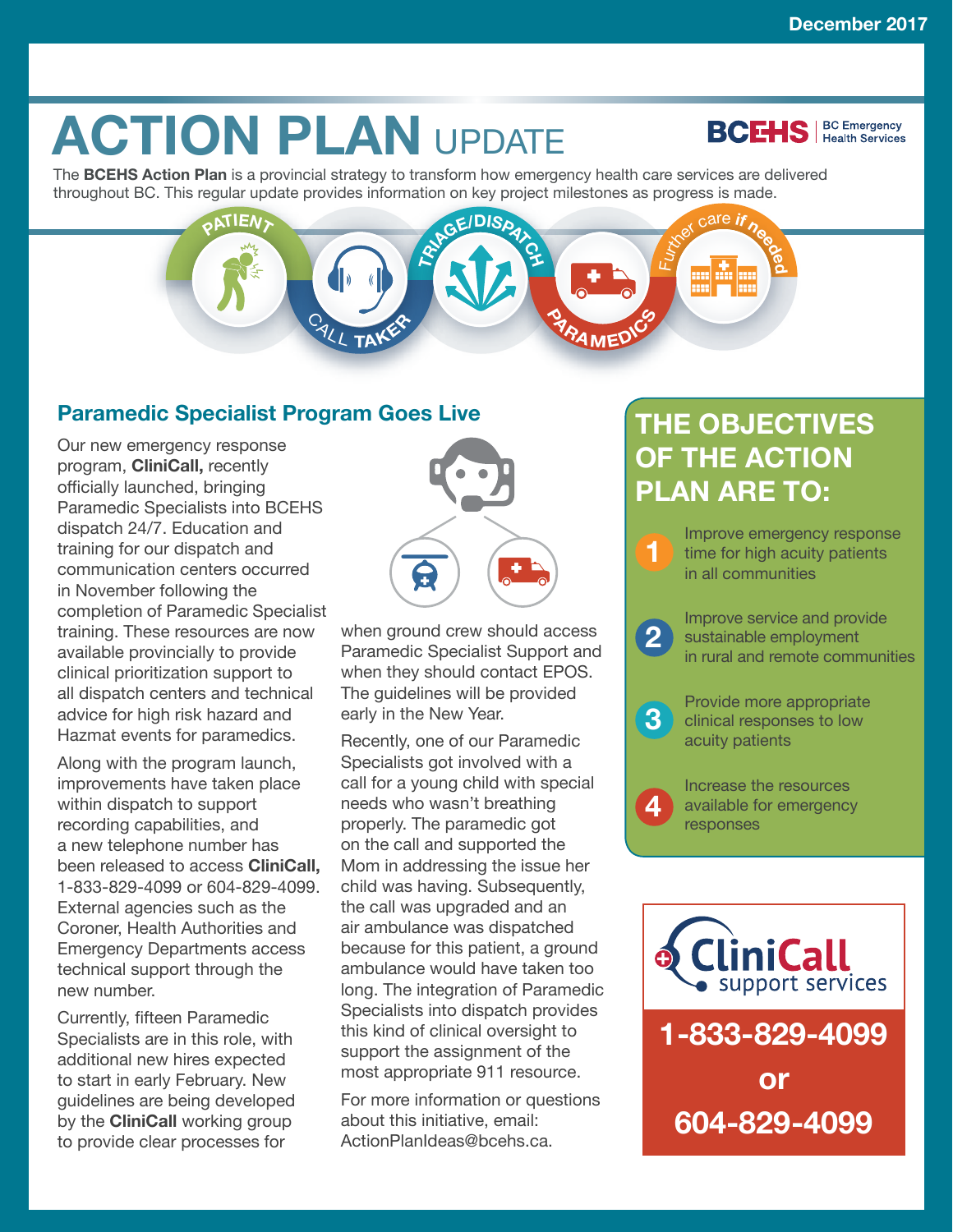

#### **New roles and shift changes in Metro Vancouver**

As part of the BCEHS Action Plan strategy, leaders from across the organization are addressing the need to better match our service to when and where our patients need us. As our population grows and ages, demand is increasing and new approaches are being developed to ensure we are able to provide excellent patient care in every community across the province.

Metro Vancouver, which has the highest average crew workload in the province, has undergone a comprehensive resource deployment review and an announcement outlining changes in this area was recently released. A working group consisting of Area Managers, Unit Chiefs and CUPE 873 representatives, was consulted to develop a plan to better match our service to demand, especially for the extremely busy afternoon and evening shifts.



These service improvements are part of the BCEHS Action Plan rollout. The new deployment strategy, which will add 262 additional hours per week of coverage in Metro Vancouver, affects six stations and calls for the following:

- the addition of 10 more full-time positions
- time modifications to some shifts
- three more ambulances
- the introduction of eight Regular Part-Time positions.

"These changes improve our ability to respond to patients at the times of the day and week when we know demand for our service is the highest, like evenings and weekends," said Barb Fitzsimmons, Chief Operating Officer, "Metro Vancouver is the first area where we've rolled these changes out; work is underway to do similar changes in other parts of the province as well. This is an exciting time for BCEHS."

The eight new Regular Part-Time positions, unlike on-call work, will have the same schedule each week. In Vancouver, these positions will be scheduled for 20 hours per week during peak times over the weekend. All of the new positions and shift changes will take effect on January 22, 2018.

"This plan is a game changer for Vancouver," said Sam Wilbur, Acting Director for Vancouver Coastal, "some of our crews were at 90% capacity and now we can anticipate a much better balance in terms of workload which is a win for our patients and better work experience for our team – it's good news all around."

To ensure the new ambulances can be brought into service as quickly as possible, the additional staff and ambulances will be located in existing stations where there is capacity. All Vancouver units will continue to be dispatched based on proximity to the patient rather than assigned response area to allow for flexibility and faster patient care.

An announcement detailing upcoming service improvements in the Nanaimo area is expected in the near future and more news regarding plans for Dawson Creek, Williams Lake and Trail will be provided as plans are developed in the new year.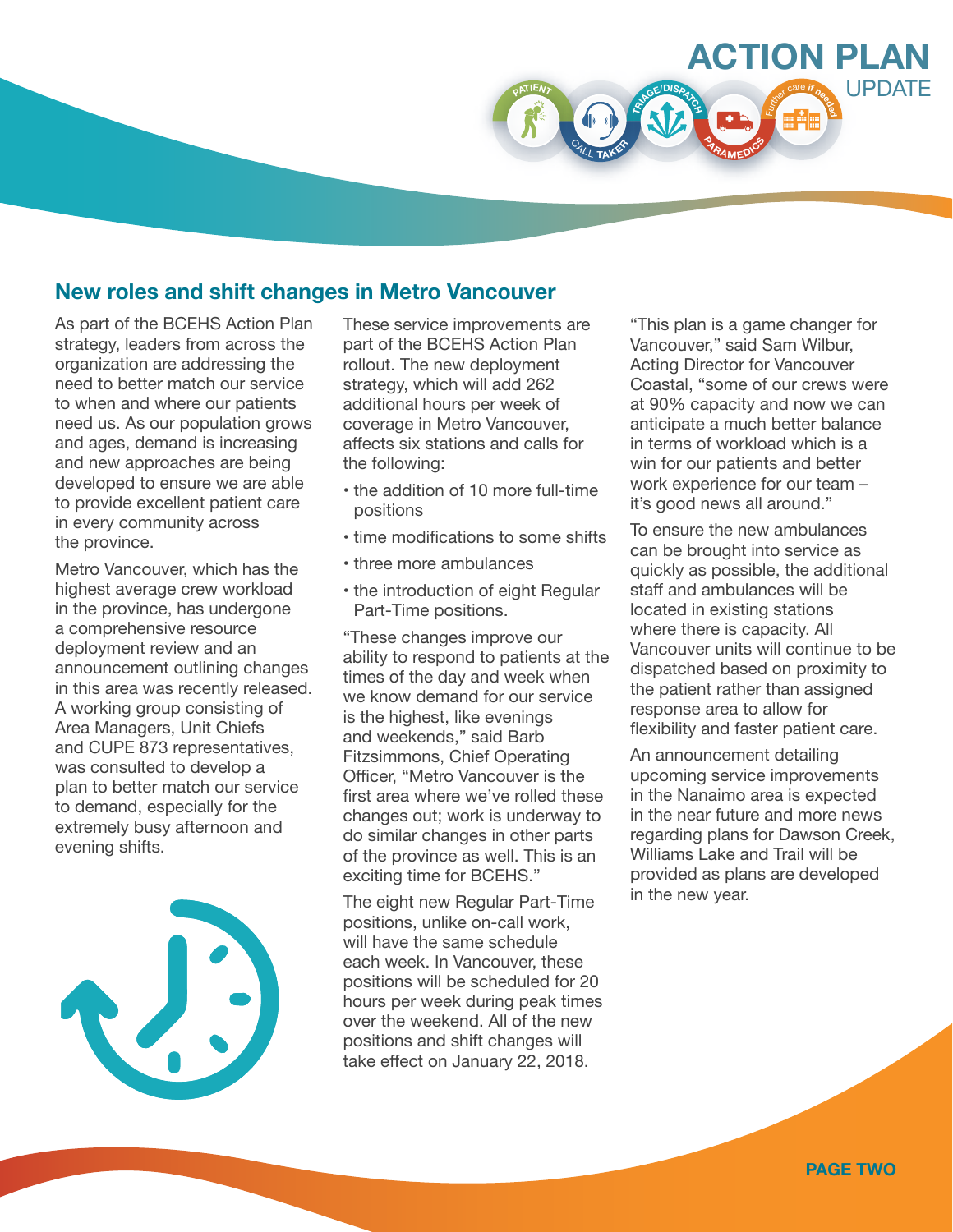

The ParaCARE project is supporting BCEHS paramedics and BC hospital emergency departments with new tools to deliver high quality patientcentered care at the beginning of a patient's journey through BC's health care system.

Through ParaCARE, state-of-theart Panasonic Toughbooks with Medusa's Siren electronic patient care record (PCR) software are being rolled out to paramedics. This replaces the current paper patient care records used by BCEHS paramedics. Siren ensures that patient event information is clearly documented while protecting patient confidentiality.

#### **Dispatch Library Updates**

In coordination with deployment plan changes, the BCEHS dispatch library is undergoing an update to ensure it remains an effective tool to support optimal resource assignment and usage. The library provides critical information that enables our dispatchers to access deployment information, so standardization of the library is critical. Key changes include:

• A re-alignment of community listings so that stations are grouped together into appropriate areas and resources can be deployed most efficiently The ParaCARE team has rolled out Siren in areas of Vancouver, West Vancouver, North Vancouver and the Victoria Central Reporting Station (CRS). Paramedics have undergone training through a combination of online education and on-car training by ParaCARE's paramedic team members. Over 300 paramedics have been trained and are now using this new system.

**<sup>P</sup>ATIEN<sup>T</sup>**

**TR<sup>I</sup>AGE/DISPATC<sup>H</sup>**

**<sup>P</sup>ARAMED<sup>I</sup>C<sup>S</sup>**

<sup>C</sup>AL<sup>L</sup> **<sup>T</sup>AKE<sup>R</sup>**

The Siren software is continually being updated to reflect the feedback and improvements suggested by BCEHS paramedics using Siren in the field. Siren updates in early 2018 will include a smart card reader so that information on BC services cards can be included in the patient's

- Standardization of information layout for each section to enable faster information retrieval
- The inclusion of updated deployment rules as changes are introduced as part of the BCEHS Action Plan

A review of administrative access is also taking place to ensure information can easily be updated as required. The team is working closely with our IT specialists to establish timelines and deliverables associated with three phases of this renovation. Phase I is underway and includes updating

electronic record, and cardiac monitor readings will attach to the patients' PCR. At some hospitals, including Lions Gate in North Vancouver along with other high-volume locations, a Siren Notification Board will be installed so that incoming patient event information can be sent to the hospital before the ambulance arrives with the patient.

**ACTION PLAN**

<sup>F</sup>urthe<sup>r</sup> <sup>c</sup>ar<sup>e</sup> **<sup>i</sup><sup>f</sup> <sup>n</sup>eede<sup>d</sup>**

**UPDATE** 

ParaCARE station deployments and paramedic training will continue in Metro Vancouver and Vancouver Island this winter and will begin in Interior BC and in the North Island in early 2018. ParaCARE deployments will continue through 2018 as part of the Action Plan roll out.

administrative access and adiusting deployment rules within the current format. Phase II will see the establishment of a working group to review content for each center and assess accuracy and relevancy and Phase III will roll out the new layout complete with updated information. Updates on this project will be provided as the project continues to roll out.